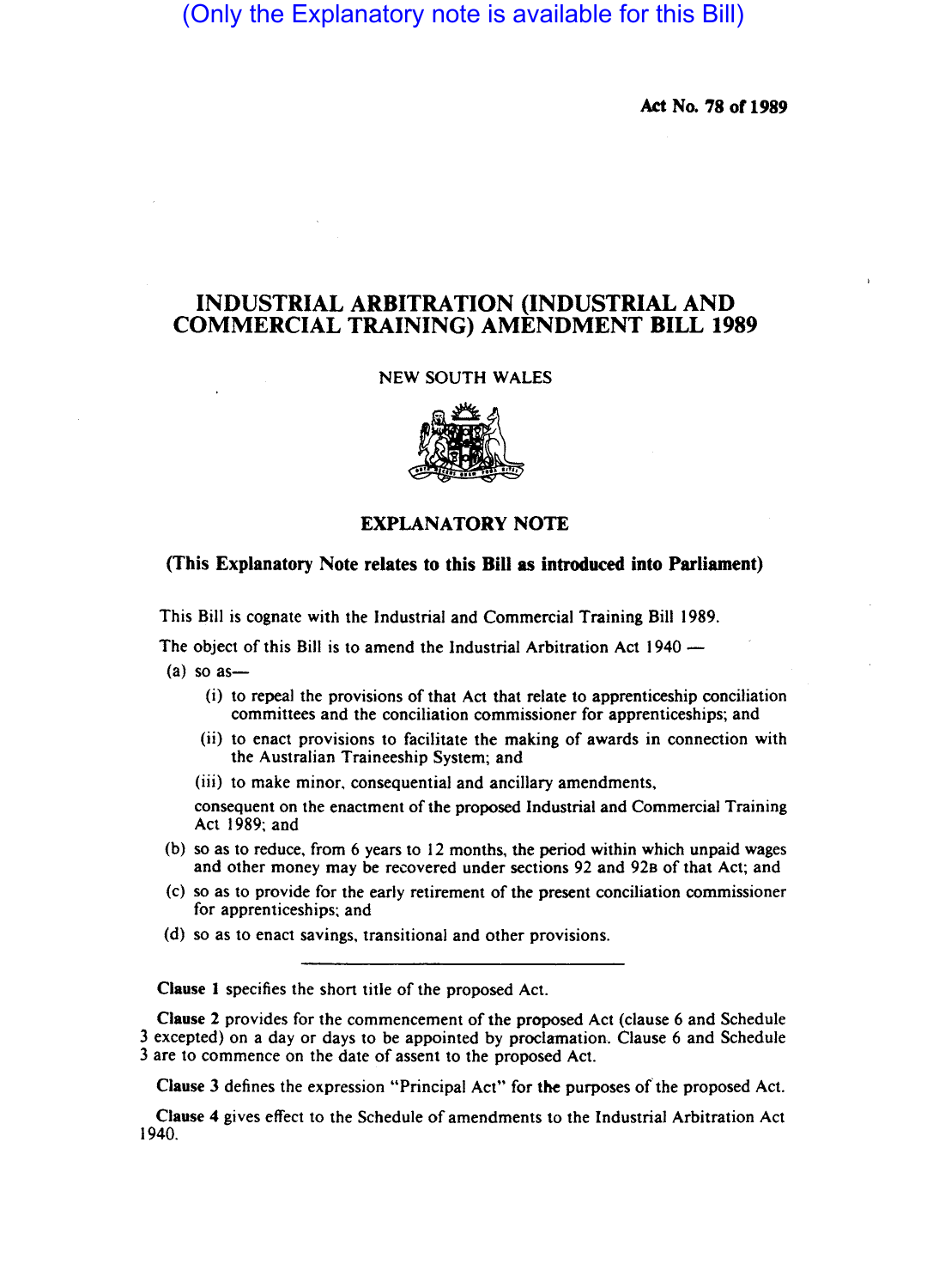Clause 5 gives effect to the Schedule of savings, transitional and other provisions.

Clause 6 gives effect to the Schedule of provisions concerning the early retirement of the present conciliation commissioner for apprenticeships.

#### SCHEDULE 1-AMENDMENT OF THE PRINCIPAL ACT

The repeal of the provisions of the Principal Act that relate to apprenticeship conciliation committees and the conciliation commissioner for apprenticeships is given effect to by Schedule 1 (4), (5), (7) and (11) which repeal sections 18A, 19A, Division 1A of Part 3 and Division 3 of Part 3 of the Principal Act.

The enactment of provisions to facilitate the making of awards in connection with the Australian Traineeship System is given effect to by Schedule 1 (22) which inserts a new Part 8c into the Principal Act. The new Part contains 3 new sections:

- Proposed section 91AA defines the expression "appropriate tribunal" for the purposes of the proposed Part.
- Proposed section 91 BB enables an appropriate tribunal to make an award containing provisions relating to the conditions of employment of trainees trained by employers under the Australian Traineeship System.
- Proposed section 91ec requires an appropriate tribunal, in exercising its functions under the proposed Part, to comply with Ministerial guidelines.

The enactment of provisions to reduce the period within which unpaid wages and other money may be recovered under sections 92 and 92B of the Principal Act is given effect to by Schedule 1 $(23)$  (b),  $(c)$  and  $(d)$  and  $(24)$ .

Other amendments to be made by Schedule 1 include-

- (a) provisions excluding from the definition of "industrial matters" in section 5 of the Principal Act those matters that are within the jurisdiction of the Vocational Training Board established by the proposed Industrial and Commercial Training Act 1989 (Schedule 1  $(1)(g)$ ); and
- (b) provisions declaring that a conciliation committee does not have jurisdiction to make an award or order with respect to any such matter (Schedule  $1$  (6)proposed section 20AA); and
- (c) provisions facilitating the reallocation of applications that have been made to the wrong conciliation committee (Schedule  $1(6)$ —proposed section 20AB); and
- (d) provisions enabling proceedings before a conciliation committee, in relation to the employment of apprentices or trainees, to be commenced by the Commissioner for Vocational Training appointed under the proposed Industrial and Commercial Training Act 1989 (Schedule 1 (16)); and
- (e) provisions extending the operation of section 88AB of the Principal Act so as to ensure that action under that section cannot be taken to prevent an apprentice or trainee from beginning, continuing or completing an apprenticeship or traineeship (Schedule I (19».

The remaining amendments to the Principal Act are consequential on the amendments referred to above.

#### SCHEDULE 2-SAVINGS, TRANSITIONAL AND OTHER PROVISIONS

Clause 1 provides for the division of apprenticeship awards. The employment-related provisions are to become part of the parent industrial award while the training-related provisions are to become a vocational training order under the proposed Industrial and Commercial Training Act 1989.